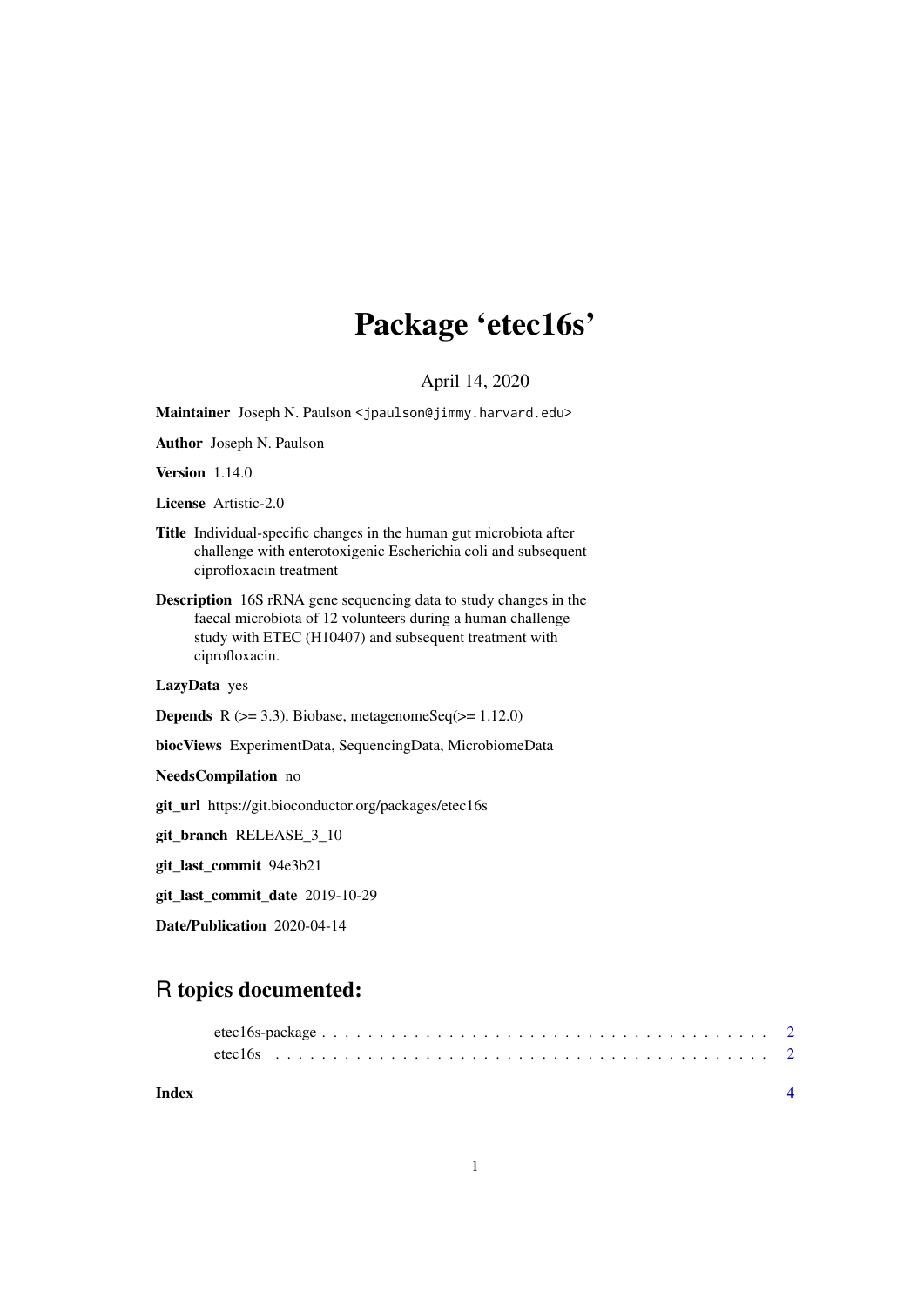<span id="page-1-0"></span>

#### Description

Data used in 'Individual-specific changes in the human gut microbiota after challenge with enterotoxigenic Escherichia coli and subsequent ciprofloxacin treatment'. Measurements are number of reads clustered into OTUs (operatonal taxanomic units) by DNAClust.

#### Author(s)

Joseph N. Paulson

#### References

Individual-specific changes in the human gut microbiota after challenge with enterotoxigenic Escherichia coli and subsequent ciprofloxacin treatment.

| etec16s | Curated dataset of many healthy and moderate-to-severe diarretic gut |
|---------|----------------------------------------------------------------------|
|         | 16s samples on the 454 FLEX platform.                                |

#### Description

Data used in 'Individual-specific changes in the human gut microbiota after challenge with enterotoxigenic Escherichia coli and subsequent ciprofloxacin treatment'.

DNA was amplified using 'universal' primers targeting the V1-V2 region of the 16S rRNA gene (small subunit of the ribosome) in bacteria - 338R (5'- CATGCTGCCTCCCGTAGGAGT -3') and 27F (5'- AGAGTTTGATCCTGGCTCAG -3'). Both forward and reverse primers had a 5' portion specific for use with 454 GS-FLX Titanium sequencing technology and the forward primers contained a barcode between the Titanium and gene specific region, so that samples could be pooled to a multiplex level of 132 samples per instrument run.

16S rRNA gene sequencing was performed for all available stool samples. After sequencing, 124 samples passed quality controls, corresponding to data from 5 volunteers with the most unambiguous cases of diarrhea during the study (54 samples) and 7 volunteers without diarrheal symptoms who had the most stool samples (78 samples). The raw data have been submitted to NCBI under project ID: PRJNA298336.

Briefly, the sequenced reads were filtered for quality and were clustered with DNAclust36 to 99 percent identity clusters that were further annotated with Ribosomal Database (RDP) (rdp.cme.msu.edu, release 10.4). Sequences without a nearly identical match to RDP ( $> 100$  bp perfect match and  $> 97$ percent identity, as defined by BLAST) were marked as having "no genus match" and assigned an operational taxonomic unit (OTU) identifier. Chimera checking was done with Perseus/UCHIME.

Selected OTUs (e.g., OTUs belonging to the pre-infection biomarker) were aligned with Mega BLAST against the NCBI nt database. Manual inspection of the results based on percent identity and query sequence coverage was used to refine the automatically determined taxonomic classification. If the best BLAST hit differed by more than 3 percent from the query sequence, or covered less than 95 percent of the query sequence, classification was done at the genus level only based on the taxonomy labels of the top hits.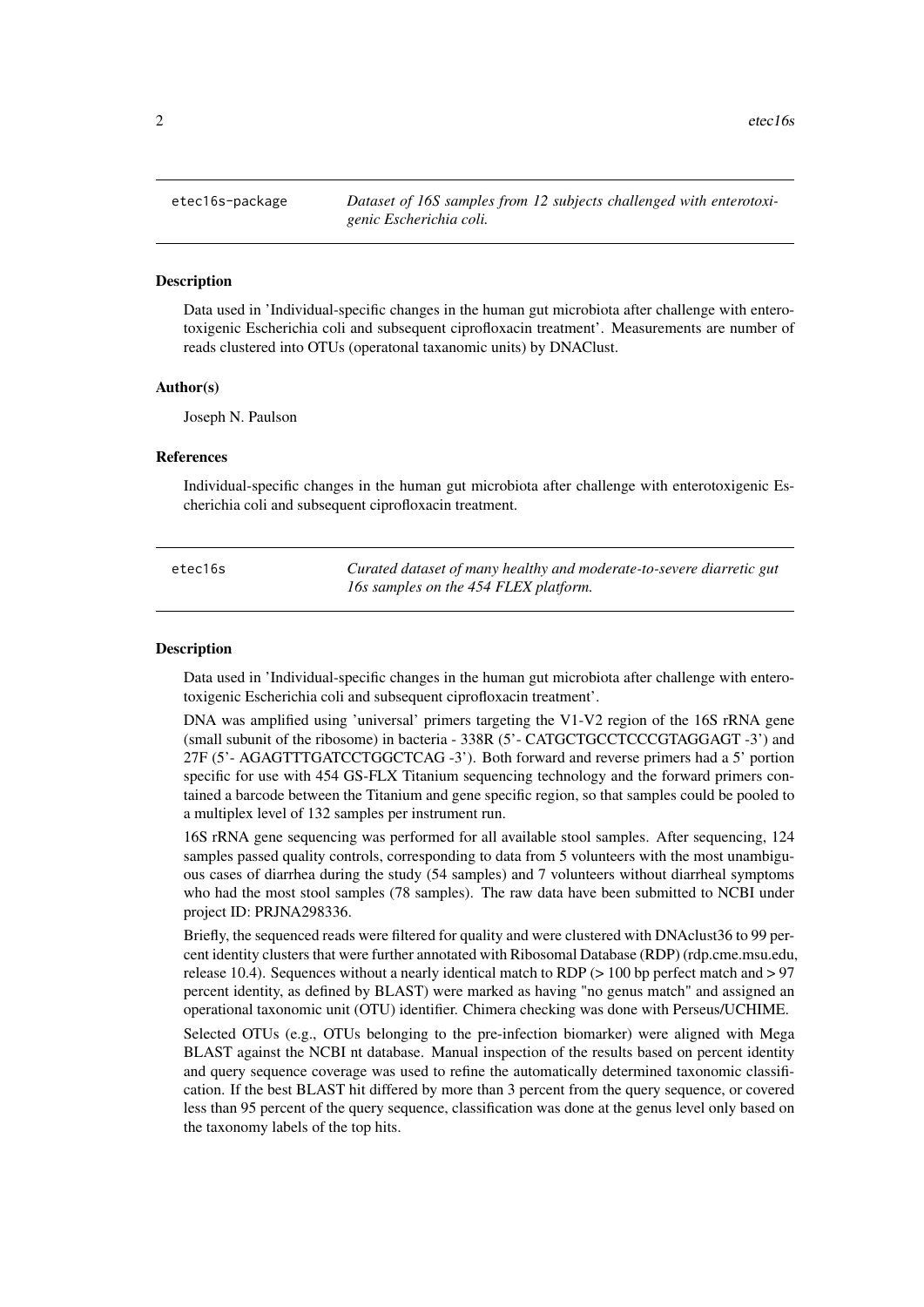#### <span id="page-2-0"></span>etec16s 3

#### format

Data is stored as an [MRexperiment-class](#page-0-0) object. Using MRcounts one can obtain the 16S count matrix produced using using DNAclust (http://dnaclust.sourceforge.net/). The pData function accesses a data frame with the following columns:

SubjectID: Subject ID

Dose: Quantity of ETEC given

Day: Relative Day

AnyDayDiarrhea: Did the subject ever get diarrhea during the study

Diarrhea: Did subject have diarrhea on day of student

AntiGiven: Was antibiotic given on specific day

AntibPrev: Was antibiotic given previously

The fData function accesses a data frame with the following columns:

OTU.ID: OTU cluster id Center: Sequencing read center ID Phylum: phylum Class: class Order: order Family: family Genus: genus Strain: Strain clusterCenter: The OTU cluster's representative sequence

#### Author(s)

Joseph N. Paulson

#### References

'Individual-specific changes in the human gut microbiota after challenge with enterotoxigenic Escherichia coli and subsequent ciprofloxacin treatment'

#### See Also

[MRexperiment-class](#page-0-0) for the class definition, [cumNorm](#page-0-0) to normalize the counts.

#### Examples

```
data(etec16s)
head(pData(etec16s))
head(fData(etec16s))
```